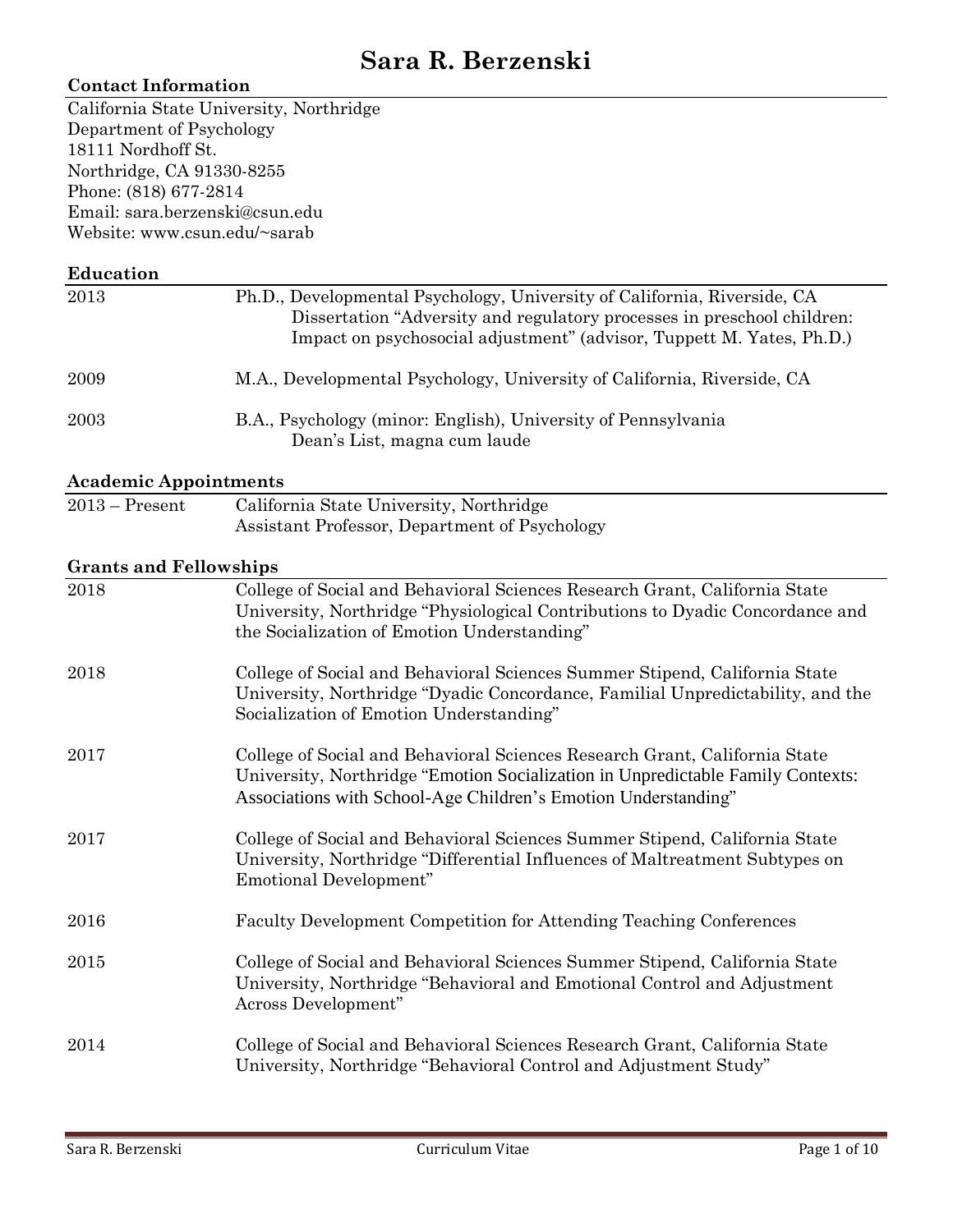| 2014          | College of Social and Behavioral Sciences Summer Stipend, California State<br>University, Northridge "Determinants and Consequences of Physiological<br>Dysregulation in Early Childhood"       |
|---------------|-------------------------------------------------------------------------------------------------------------------------------------------------------------------------------------------------|
| 2013          | New Faculty Research Support Grant, California State University, Northridge<br>"Early Life Adversity the Development of Self Regulation"                                                        |
| $2011 - 2013$ | National Institutes of Health National Research Service Award (NIH-NRSA)<br>"Adversity and Regulation in Preschool Children: Impact on Psychosocial<br>Adjustment" (F31MH092060; \$32,833/year) |
| $2007 - 2008$ | Chancellor's Distinguished Fellowship Award, UC Riverside (\$31,886)                                                                                                                            |
| Awards        |                                                                                                                                                                                                 |
| 2016          | CSUN Exceptional Levels of Service to Students Award                                                                                                                                            |
| 2012          | UC Riverside Graduate Research Award                                                                                                                                                            |
| 2009          | National Science Foundation Graduate Research Fellowship Honorable Mention                                                                                                                      |
|               |                                                                                                                                                                                                 |

# **Publications**

Ruvalcaba, O., Shulze, J., Kim, A., **Berzenski, S.R.,** & Otten, M.P. (2018). Women's experiences in eSports: Gendered differences in peer and spectator feedback during competitive video game play. *Journal of Sport & Social Issues.* 

**Berzenski, S.R.** (2018). Distinct emotion regulation skills explain outcomes following childhood emotional abuse and neglect. *Development & Psychopathology*.

**Berzenski, S.R.,** & Yates, T.M. (2017). The differential influences of parenting and child narrative coherence on the development of emotion recognition. *Developmental Psychology*, *53*(10), 1912-1923.

Grey, I.K., **Berzenski, S.R**., Yates, T.M. (2015). Coping in context: The role of resource availability on coping effectiveness among emancipated foster youth. *Emerging Adulthood, 3*(5), 295-305.

**Berzenski, S.R.,** Yates, T.M., Egeland, B. (2014). A multidimensional view of continuity in intergenerational transmission of child maltreatment. In J. Korbin & R. Krugman (Eds.), *Handbook of Child Maltreatment* (pp. 115-129). Springer Netherlands.

**Berzenski, S.R.,** & Yates, T.M. (2013). Preschoolers' emotion knowledge and the differential effects of harsh punishment. *Journal of Family Psychology, 27*(3), 463-472.

**Berzenski, S.R.**, Bennett, D.S., Marini, V. A., Sullivan, M.S., Lewis, M. (2013). The role of parental distress in moderating the influence of child neglect on maladjustment. *Journal of Child and Family Studies.*

Bennett, D., Marini, V., **Berzenski, S.R.**, Carmody, D.P., Lewis, M. (2013). Externalizing problems in late childhood as a function of prenatal cocaine exposure and environmental risk. *Journal of Pediatric Psychology, 38*(3), 296-308*.*

**Berzenski, S.R.,** & Yates, T.M. (2011). Classes and consequences of multiple maltreatment: A person- centered analysis. *Child Maltreatment*, *16*(4), 250-261.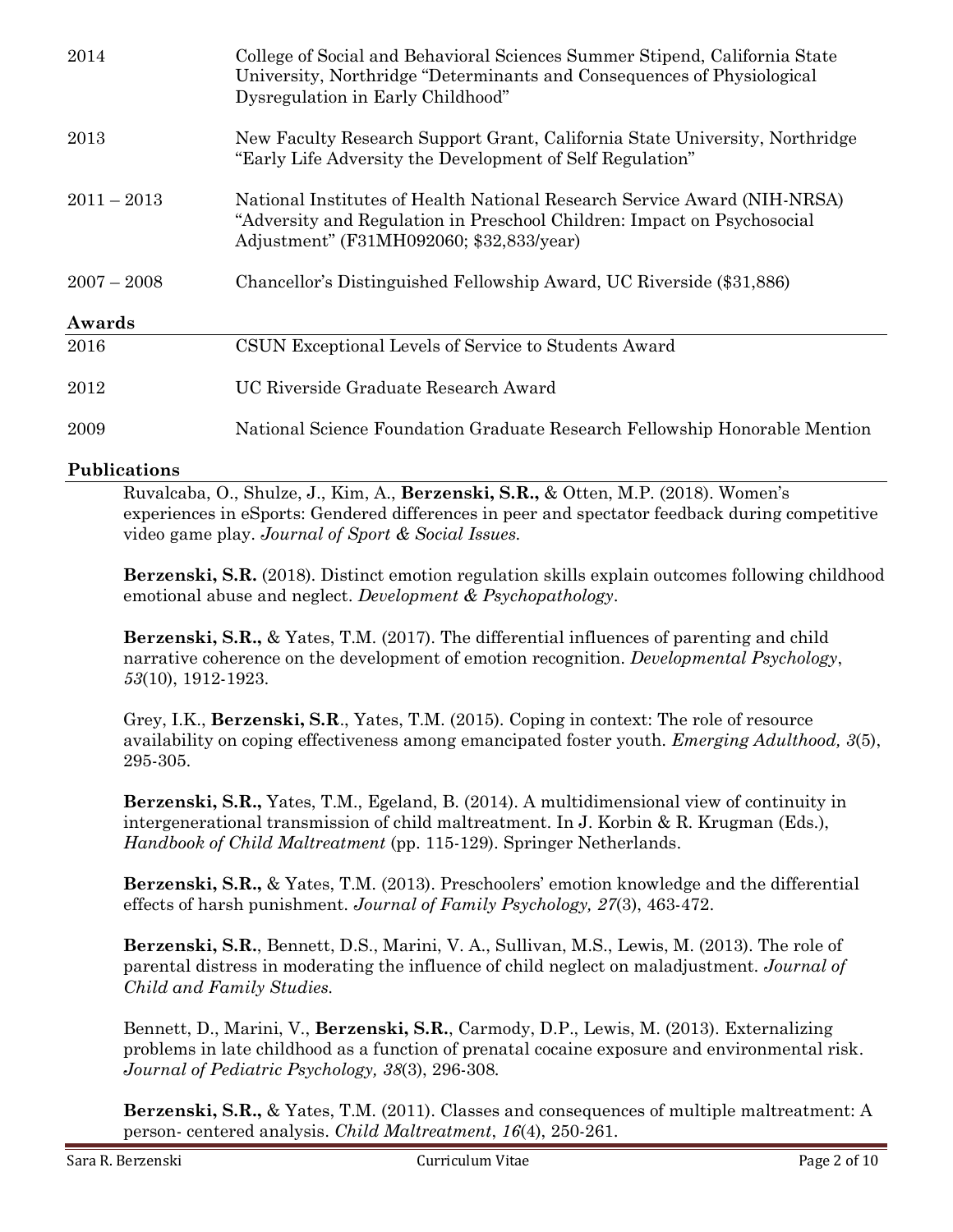**Berzenski, S.R.,** & Yates, T.M. (2010). A developmental process analysis of the impact of emotional abuse on relationship violence. *Journal of Aggression, Maltreatment, and Trauma, 19*(2), 180-203.

Kinnevy, S.C., Weiner, N.A., Dichter, M., **Ragland, S.,** & White, T. (2003). *What works website portal: Proven and promising supportive programs and strategies in six areas.* Report prepared for Milton S. Eisenhower Foundation, Washington, D.C.

#### **Manuscripts Under Review**

#### \*denotes student author

**Berzenski, S.R.,** Madden, A.R., & Yates, T.M. (Accept pending minor revisions). Childhood emotional abuse characteristics moderate associations with adult psychopathology and caregiving. *Child Abuse & Neglect*.

Bennett, D., **Berzenski, S.R**., Merlino, E., Schindler, B., & Lewis, M. (Under review). Selfconscious emotions as predictors of treatment readiness among women entering drug treatment. *Addictive Disorders and Their Treatment.*

#### **Manuscripts in Progress**

#### \*denotes student author

**Berzenski, S.R.** & Yates, T.M. (In progress). A transactional model of emotion and behavior regulation across early childhood.

**Berzenski, S.R.** (In progress). The when and who of graduation and dropout predictors: A moderated hazard analysis.

Rudd, K., **Berzenski, S.R.**, Alkon, A., Yates, T.M. (In progress). Implications of physiological and behavioral regulatory concordance for adjustment in young children.

\*Ueno, L.F., & **Berzenski, S.R.** (In Progress). Associations between ADHD Type and Frequency of Substance Use.

\*Cruz, A., & **Berzenski, S.R.** (In Progress). Functional Psychopathy: Potential Distinguishing Factors.

\*Li, T., **Berzenski, S.R.,** & Yates, T.M. (In progress). Indirect effects of cardiovascular recovery and coping strategies on school performance.

\*Navarro, C., & **Berzenski, S.R.** (In progress). Evaluating profiles of adverse life experiences and their effect on mental health outcomes among emerging adults: A person-centered analysis.

\*Navarro, C., **Berzenski, S.R.,** & Yates, T.M. (In progress) Sexual abuse and internalizing in foster youth: The role of family support and placement instability.

\*Tokadjian, H., **Berzenski, S.R.** (In progress). Distinct relations between risk, attachment, and socioemotional functioning: A structural equation model.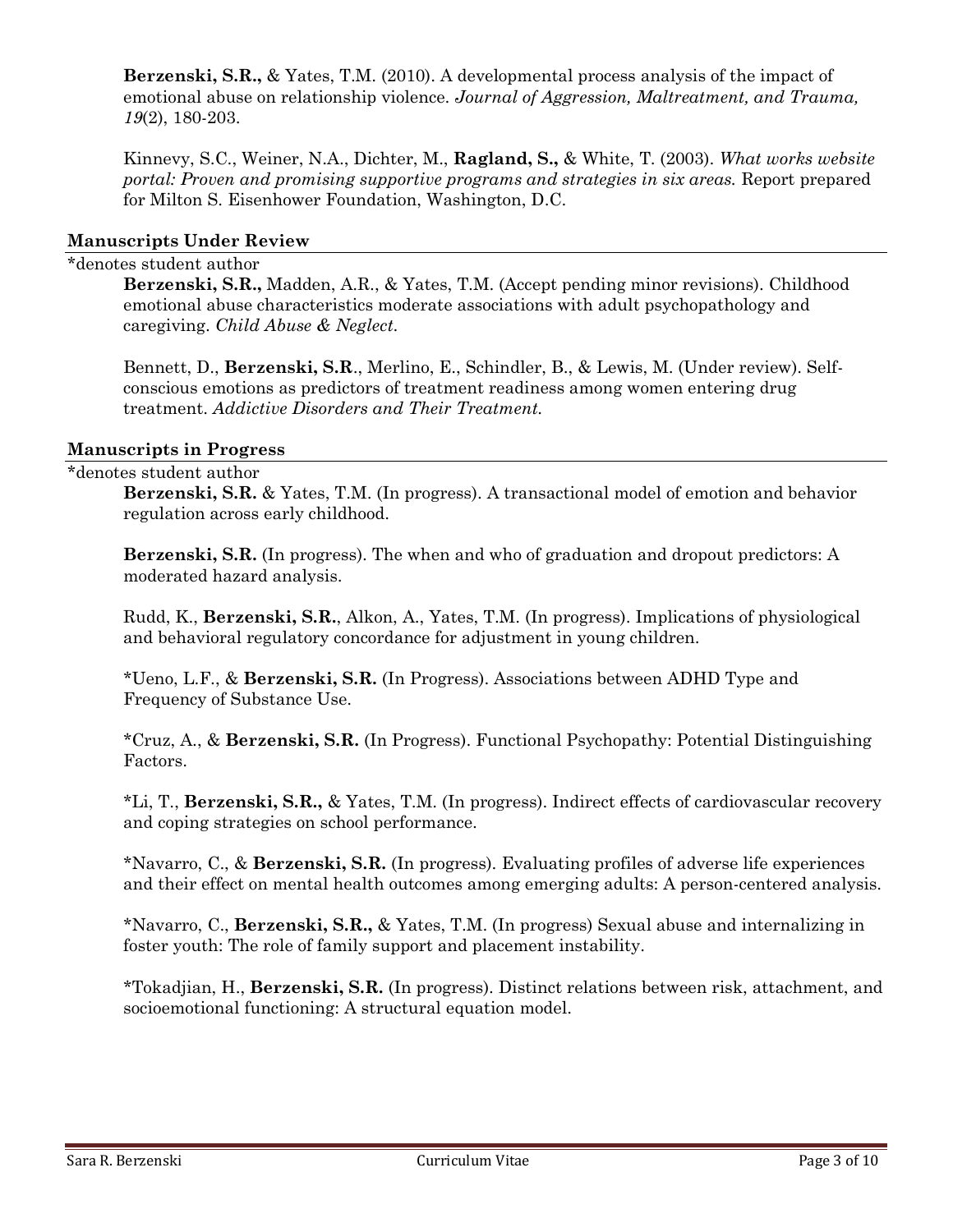\*denotes student author

Crandell, C.J., **Berzenski, S.R.**, & Yates, T.M. (Under review) Indirect Effects of Perceived Service Helpfulness and Instrumental Support on Life Satisfaction Among Emancipated Foster Youth as a Function of Locus of Control and Self-efficacy. Poster submitted for presentation at 2018 Association for Psychological Science annual convention, San Francisco, CA.

**Berzenski, S.R.**, & Grolnik, W.S. (Accepted). Coping in context: Situation specific emotional responses as determinants of adjustment. Chair, Symposium submitted for presentation at 2018 American Psychological Association annual convention, San Francisco, CA.

**Berzenski, S.R.** (Accepted). Regulation in the context of emotionality subtypes differentiates internalizing psychopathology. Paper submitted for presentation at 2018 American Psychological Association annual convention, San Francisco, CA.

\*Crandell, C.J., & **Berzenski, S.R.** (Accepted). Emotion understanding moderates the association between relational adversity and emotion regulation. Poster submitted for presentation at 2018 American Psychological Association annual convention, San Francisco, CA.

\*Grosz, C., & **Berzenski, S.R.** (Accepted). Maternal history of childhood emotional abuse influences perceptions of parenting. Poster submitted for presentation at 2018 American Psychological Association annual convention, San Francisco, CA.

\*Hakakian, H.H., & **Berzenski, S.R.** (Accepted). Pathways from childhood trauma to somatization among diverse ethnic groups. Poster submitted for presentation at 2018 American Psychological Association annual convention, San Francisco, CA.

\*Hwang, K.H., **Berzenski, S.R.**, & Yates, T.M. (Accepted). Narrative coherence predicts social competence development as mediated by emotion regulation**.** Poster submitted for presentation at 2018 American Psychological Association annual convention, San Francisco, CA.

\*LaSalle Castro, R.A., & **Berzenski, S.R.** (Accepted). Complementary enhancing and degrading effects of environmental risk on cognitive flexibility. Poster submitted for presentation at 2018 American Psychological Association annual convention, San Francisco, CA.

\*Li., T., & **Berzenski, S.R.** (Accepted). The influence of suppressive emotion regulation on the coherence of childhood memory. Poster submitted for presentation at 2018 American Psychological Association annual convention, San Francisco, CA.

\*Navarro, L., & **Berzenski, S.R.** (Accepted). Parental emotional expressiveness: Attachment and emotional awareness predict social acceptance. Poster submitted for presentation at 2018 American Psychological Association annual convention, San Francisco, CA.

\*Oleskowicz, T., & **Berzenski, S.R.** (Accepted). Maltreatment chronicity and personality disorders: Contributions of physiology and emotion. Poster submitted for presentation at 2018 American Psychological Association annual convention, San Francisco, CA.

\*Rawlins, J.N., **Berzenski, S.R.** (Accepted). Coping strategies among emancipated foster youth: Contributions of placement timing and type. Poster submitted for presentation at 2018 American Psychological Association annual convention, San Francisco, CA.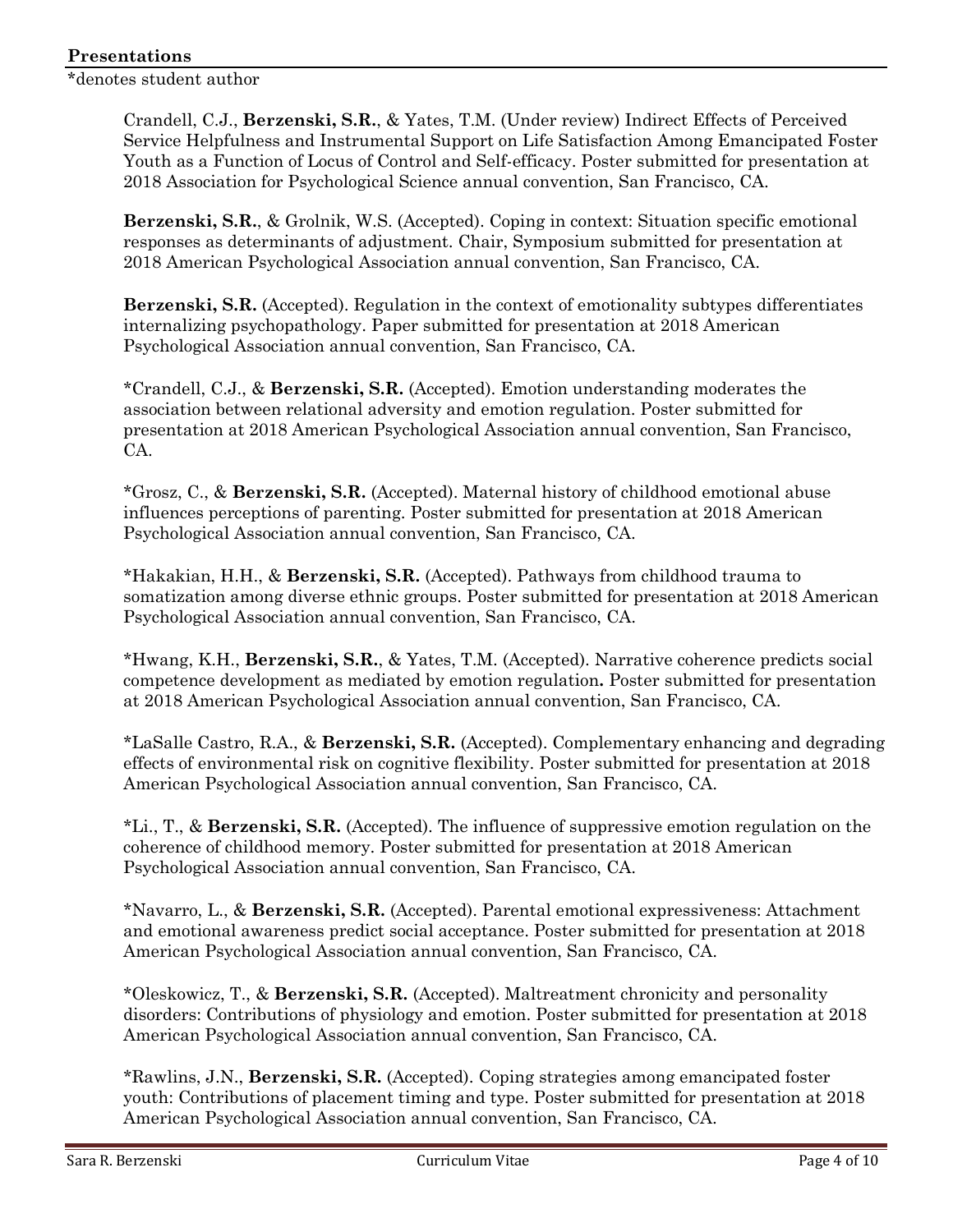\*Ueno, L.F., & **Berzenski, S.R.** (Accepted). ADHD symptomatology moderates the relation between childhood abuse and adult substance use. Poster submitted for presentation at 2018 American Psychological Association annual convention, San Francisco, CA.

\*Wess, R.E., & **Berzenski, S.R.** (Accepted). Maternal Antisocial Personality Disorder traits and child self- and other-representation. Poster submitted for presentation at 2018 American Psychological Association annual convention, San Francisco, CA.

**\*Areguin, M.A.**, Huynh, Q.-L. & Berzenski, S.R. (Accepted) *Reaping More than What They Sow: A Critical Race Perspective on Environmental Microaggressions toward Latina/o Farm Workers*. Paper to be presented at the annual meeting of the Psychological Study of Social Issues, Pittsburgh, PA.

\*Tokadjian, H., & **Berzenski, S.R.** (2017). Gender differences in the influence of peer and mother attachment relationships on young adult emotion regulation. Poster presented at 2017 Association for Psychological Science annual convention, Boston, M.A.

\*Wess, R., & **Berzenski, S.R**. (2017). Over-control as a protective factor: The effects of child maltreatment on Borderline Personality Disorder. Poster presented at 2017 Association for Psychological Science annual convention, Boston, M.A.

**Berzenski, S.R.**, \*Wess, R., Yates. T.M. (2017). The development of empathy in child maltreatment contexts: The role of self and parent representation. Poster presented at 2017 Society for Research in Child Development Biennial Meeting, Austin, TX.

**Berzenski, S.R.**, \*LaSalle Castro, R.A., \*Li, T. (2017). Social development in impoverished contexts: The role of household poverty, neighborhood risk, and impulsivity. Poster presented at 2017 Society for Research in Child Development Biennial Meeting, Austin, TX.

\*Galindo, J., \*Navarro, C., **Berzenski, S.R.** (2017). Teen parenting and the influence of associated contextual risks on child conduct problems. Poster presented at 2017 Society for Research in Child Development Biennial Meeting, Austin, TX.

\*LaSalle Castro, R.A., **Berzenski, S.R.** (2017). The development of inhibitory control: Negative emotionality, anxiety, and the protective influence of executive functioning. Poster presented at 2017 Society for Research in Child Development Biennial Meeting, Austin, TX.

\*Navarro, C., \*Galindo, J., **Berzenski, S.R.**, Yates, T.M. (2017). Configurations of risk and their differential impact on psychopathology among ethnic groups: A latent class analysis. Poster presented at 2017 Society for Research in Child Development Biennial Meeting, Austin, TX.

\*Navarro, L., **Berzenski, S.R.** (2017). Children's pathways to school competence: Parental substance use, relationship quality, and coping skills. Poster presented at 2017 Society for Research in Child Development Biennial Meeting, Austin, TX.

\*Ueno, L., **Berzenski, S.R.** (2017). Effects of caregiver substance abuse and corporal punishment on childhood ADHD symptoms. Poster presented at 2017 Society for Research in Child Development Biennial Meeting, Austin, TX.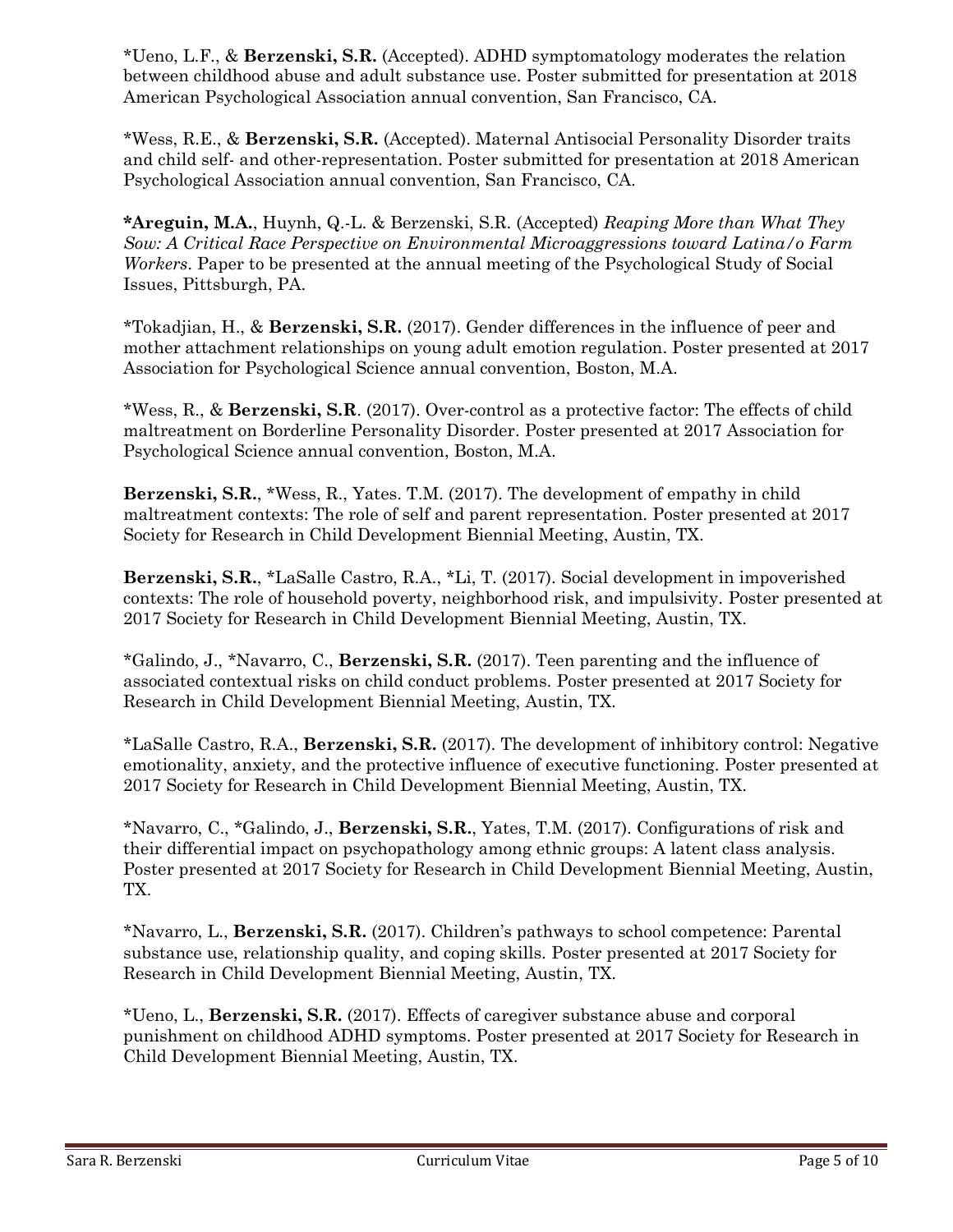\*Wess, R., **Berzenski, S.R.**, Yates, T.M. (2017). A pathway from childhood neglect to low academic performance: The role of social support for low income children. Poster presented at 2017 Society for Research in Child Development Biennial Meeting, Austin, TX.

\*Li, T., **Berzenski, S.R.** (2016). Indirect effects of cardiovascular recovery and coping strategies on school performance. Poster presented at 2016 American Psychological Association Annual Convention, Denver, CO.

\*Crandell, C., **Berzenski, S.R.** (2016). Social support as a predictor of maternal hostility in mothers with a history of neglect. Poster presented at 2016 American Psychological Association Annual Convention, Denver, CO.

\*Navarro, C., **Berzenski, S.R.** (2016). Sexual abuse and internalizing in foster youth: The role of family support and placement instability. Poster presented at 2016 American Psychological Association Annual Convention, Denver, CO.

\*Tokadjian, H., \*Miller, T.J., **Berzenski, S.R.** (2016). Is persistence governed by emotions? A latent transition analysis investigating the unique influences of affect on perseverance. Poster presented at 2016 Society for Personality and Social Psychology Annual Convention, San Diego, CA.

\*Galindo, J., \*Navarro, C., **Berzenski, S.R.**, Yates, T.M. (2015). An investigation of intergenerational transmission of criminality and concurrent maltreatment risk. Paper presented at 2015 American Psychological Association Annual Convention, Toronto, Ontario, Canada.

\*Navarro, C., \*Galindo, J., **Berzenski, S.R.**, Yates, T.M. (2015). Indirect effects of parental violence and avoidance coping on adjustment among Hispanic children. Poster presented at 2015 American Psychological Association Annual Convention, Toronto, Ontario, Canada.

**Berzenski, S.R.,** Yates, T.M. (2015). The differential timing of familial and individual influences on the development of emotion knowledge across early childhood. Poster presented at 2015 Society for Research in Child Development biennial meeting, Philadelphia, PA.

**Berzenski, S.R.,** Yates, T.M. (2015). Features of childhood emotional abuse experiences differentially predict adult outcome domains. Poster presented at 2015 Society for Research in Child Development biennial meeting, Philadelphia, PA.

Rudd, K., **Berzenski, S.R.**, Yates, T.M. (2015). Respiratory sinus arrhythmia moderates the association between child reported neglect and adjustment. Poster presented at 2015 Society for Research in Child Development biennial meeting, Philadelphia, PA.

\*Tokadjian, H., **Berzenski, S.R.,** Yates, T.M. (2015). Difficult infancy predicts emotion dysregulation and problematic social adjustment: An investigation of parenting behaviors. Poster presented at 2015 Society for Research in Child Development biennial meeting, Philadelphia, PA.

\*Tokadjian, H., **Berzenski, S.R.,** Yates, T.M. (2015). The influences of prenatal substance exposure and infant soothability on social development. Poster presented at 2015 Society for Research in Child Development biennial meeting, Philadelphia, PA.

**Berzenski, S.R.,** Yates, T.M. (2014). Differential pathways from hostile parenting to child psychopathology: Physiological and emotion regulation. Poster presented at Association for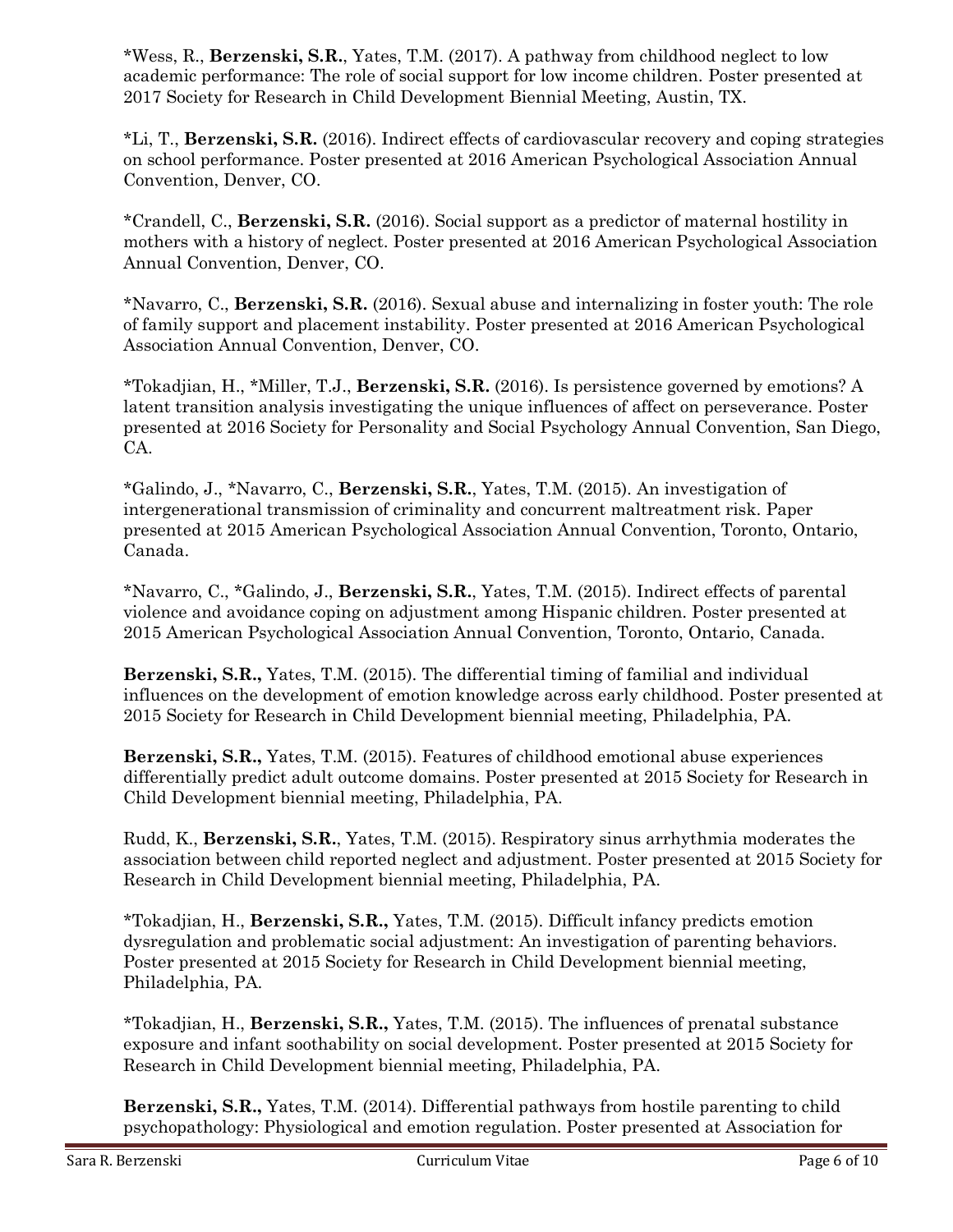Psychological Science annual convention, San Francisco, CA.

\*Tokadjian, H., **Berzenski, S.R.,** Yates, T.M. (2014). Parenting behaviors and parental psychopathology influence child cardiac functioning. Poster presented at Association for Psychological Science annual convention, San Francisco, CA.

**Berzenski, S.R.**, Alkon, A., Yates, T.M. (2013). Implications of physiological and behavioral regulatory concordance for adjustment in young children. Paper presented at 2013 Society for Research in Child Development biennial meeting, Seattle, WA.

**Berzenski, S.R.**, Yates, T.M. (2013). A microgenetic dynamic systems analysis of temporal relations among domains of early childhood regulation. Poster presented at 2013 Society for Research in Child Development biennial meeting, Seattle, WA.

\*Leshin, J., \*Kafka, C.J., **Berzenski, S.R.**, Yates, T.M. (2013). A contextual view on children's aggression and physiological response. Poster presented at 2013 Society for Research in Child Development biennial meeting, Seattle, WA.

Grey, I.K., Aaron, L., **Berzenski, S.R**., Yates, T.M. (2012). Coping in context: The role of resource availability on coping effectiveness among emancipated foster youth. Paper presented at 2012 Society for Research in Child Development Themed Meeting: Transitions from Adolescence to Adulthood, Tampa, FL.

**Berzenski, S.R.,** Yates, T.M. (2011). Differential effects of environmental, relational, and biological adversity on autonomic regulation in young children. Poster presented at National Academy of Sciences Arthur M. Sackler Colloquium: Biological Embedding of Early Social Adversity: From Fruit Flies to Kindergarteners, Irvine, CA.

**Berzenski, S.R.** (2011). The differential salience of coping mechanisms in variable risk contexts. Poster presented at 2011 Society for Research in Child Development biennial meeting, Montreal, Quebec, Canada.

\*Awad, P.J., \*Dalusag, R.E.C., **Berzenski, S.R.**, Yates, T.M. (2011). Maladaptive cognitive processes in preschool children: The influence of maternal psychopathology. Poster presented at 2011 Society for Research in Child Development biennial meeting, Montreal, Quebec, Canada.

\*Dalusag, R.E.C., \*Awad, P.J., **Berzenski, S.R.**, Yates, T.M. (2011). The impact of paternal presence and separation in early childhood. Poster presented at 2011 Society for Research in Child Development biennial meeting, Montreal, Quebec, Canada.

**Berzenski, S.R.**, Yates, T.M. (2010). Multiple maltreatment: A latent class analysis. Paper presented at 2010 American Psychological Association Annual Convention, San Diego, CA.

\*Sampayan, C., \*Quiroz, C., \*Morales, E., **Berzenski, S.R.**, Yates, T.M. (2010). Attachment, conflict, and emotion regulation: A case for moderation. Poster presented at American Psychological Association Annual Convention, San Diego, CA.

\*Unzueta, A., **Berzenski, S.R.**, Yates, T.M. (2010). The influence of media standards and social inequality on the female self system. Poster presented at American Psychological Association Annual Convention, San Diego, CA.

**Ragland, S.**, \*Concepcion, R., \*Javaid, N., & Yates, T.M. (2009). Risk and protective cognitions in children of depressed mothers. Poster presented at 2009 Society for Research in Child Development biennial meeting, Denver, CO.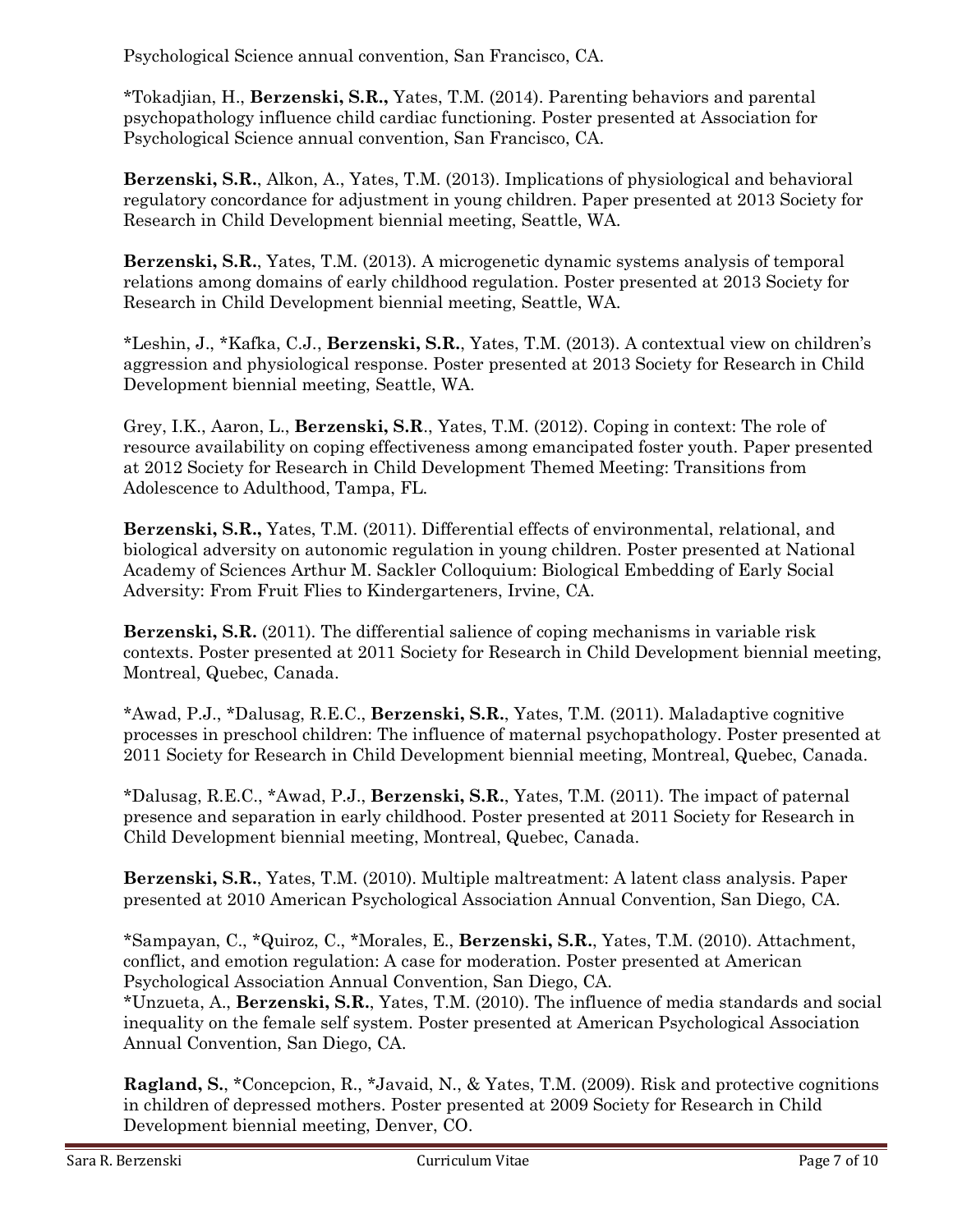**Ragland, S.**, \*Abalde, N., \*Unzueta, A., Yates, T.M. (2009). Home visitation with families at risk for child maltreatment: Preventing parenting stress. Poster presented at 2009 Society for Research in Child Development biennial meeting, Denver, CO.

Bennett, D., Marini, V., **Ragland, S.**, Lewis, M. (2009). Reactive and proactive antisocial behavior in middle-childhood as a function of prenatal cocaine exposure. Poster presented at 2009 Society for Research in Child Development biennial meeting, Denver, CO.

Bennett, D., Mohamed, F.B., Carmody, D.P., Thuahnai, S., **Ragland, S.**, Patel, S., Faro, S., & Lewis, M. (2007). Emotional reactivity in children prenatally exposed to tobacco: An fMRI study. Poster presented at Organization for Human Brain Mapping Annual Conference, Chicago, IL.

**Ragland, S.**, Bennett, D., Merlino, E., Schindler, B. (2007). Environmental pressures as predictors of treatment readiness among women entering drug treatment. Poster presented at 2007 Eastern Psychological Association Conference, Philadelphia, PA.

Bennett, D., **Ragland, S.**, Herres, J., Sullivan, M., & Lewis, M. (2007). The ability of parenting scales to identify mothers with a history of neglect: a comparison of three measures. Poster presented at 2007 Eastern Psychological Association Conference, Philadelphia, PA.

Bennett, D., **Ragland, S.**, Merlino, E., Schindler, B., & Lewis, M. (2006). Self-conscious emotions as predictors of treatment readiness among women entering drug treatment. Poster presented at 18th annual Association for Psychological Science Convention, New York, NY.

# **Professional Presentations**

**Berzenski, S.R.** (2015). Contextual influences on the development of emotion competence. Presentation given at Pierce College Brown Bag Series, Los Angeles Pierce College.

**Berzenski, S.R.** (2012). Differential effects of environmental, relational, and biological adversity on autonomic regulation in young children. Presentation given at Department of Psychology and Social Behavior Colloquium Series, University of California, Irvine.

**Ragland, S.** (March, 2008). Home visitation with families at risk for child maltreatment: Preventing parenting stress. Presentation given for the Child Abuse Prevention Center, Riverside, CA.

**Ragland, S.** (October, 2006). Self-conscious emotions as predictors of treatment readiness among women entering drug treatment. Presentation given at Caring Together Drug Treatment Program, Drexel University College of Medicine, Philadelphia, PA.

Llera, S., & **Ragland, S.** (March, 2004). Methods and techniques in longitudinal research. Guest lecture given to graduate research methods class at Rutgers University, Camden, NJ.

#### **Teaching**

California State University, Northridge

- Abnormal Psychology (Psy 310)
- Statistical Methods in Psychological Research (Psy 320/L)
- Introduction to Psychological Testing (Psy 427)
- Proseminar in Professional Development (Psy 500)
- Multivariate Analysis by Computer and Lab (Psy 524/L)
- Latent Variable Analysis (Psy 534/L)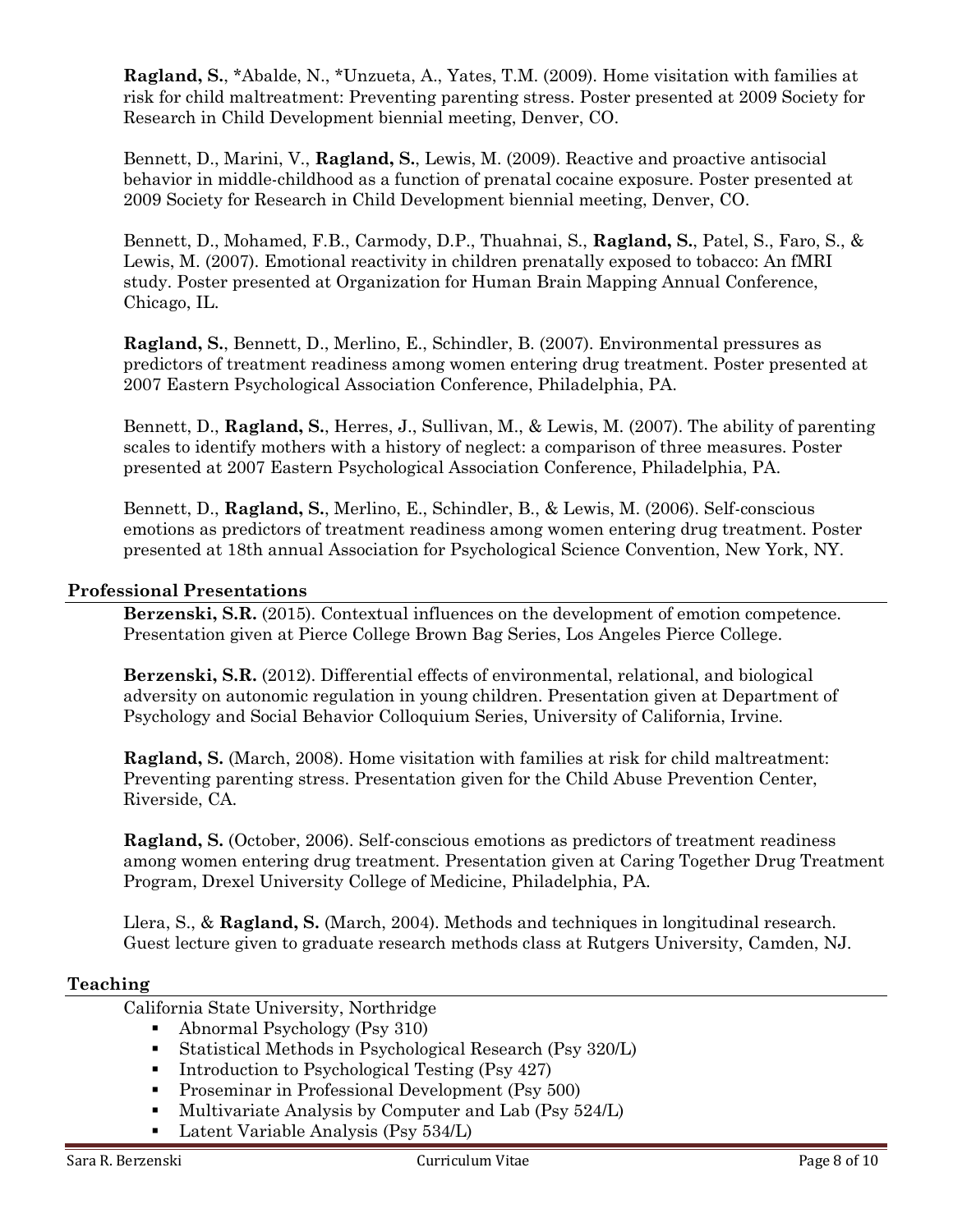▪ Graduate Seminar in Research Methods (Psy 692)

CSU Workshop on Mathematics/Quantitative Reasoning Course Development (November, 2017)

• Workshops and presentations on redesigning statistics, precalculus, and quantitative reasoning courses. Held in Long Beach, CA.

CSU Teaching and Learning Symposium (October, 2016)

• Supplementary workshops and presentations focused on teaching within the CSU system. Held at San Jose State University.

University of California, Riverside: Instructor

■ Statistical Analysis (Psy 011)

University of California, Riverside: Teaching Assistant

- Introductory Psychology (Psy 001)
- Statistical Analysis (Psy 011)
- Research Methods (Psy 012)
- Socio-Emotional Development (Psy 161)
- Abnormal Psychology (Psy 152)

University Teaching Certificate Program

■ Supplementary instruction and workshops in teaching methods

# **Service**

| Departmental     |                                                                              |
|------------------|------------------------------------------------------------------------------|
| $2017$ – Present | Educational policies committee, Member                                       |
| $2016$ – Present | Student Opportunities for Success Committee, Co-Chair                        |
| 2016             | Applied Behavior Analysis Search Committee, Member and Equity & Diversity    |
|                  | Representative                                                               |
| 2016             | General Experimental MA Program Scholarship Sub-committee, Member            |
| $2015$ – Present | General Experimental MA Program Committee, Co-Director                       |
| $2013 - 2015$    | General Experimental MA Program Committee, Member                            |
| $2015$ – Present | Psychology Department New Faculty Orientation Committee, Member              |
| $2014 - 2017$    | Program for Professional Endeavors, Coordinator                              |
| $2014 -$ Present | Awards Committee, Member                                                     |
| $2014 -$ Present | Fundraising/Community Building Committee, Member                             |
| 2014             | Cognitive Psychology Search Committee, Member                                |
| $2013 - 2015$    | Psi Chi Research Competition, Judge                                          |
|                  |                                                                              |
| College          |                                                                              |
| $2017$ – Present | Academic Planning Committee (Fall 2017 – Associate Chair)                    |
| $2017$ – Present | Administrative Council Member (APC Chair representative)                     |
| $2016 - 2017$    | Graduation Rates Initiative, Data Champion*                                  |
| 2014             | Graduation Ceremony, Student Marshal                                         |
|                  |                                                                              |
| University       |                                                                              |
| $2017$ – Present | Faculty Senate, CSBS representative                                          |
| 2017             | Beck Grant Proposal Reviewer                                                 |
| $2017 -$ Present | Data consultant, Center for Research and Evaluation (consulting for Physical |
|                  | Therapy department)                                                          |
| $2016 - 2017$    | Graduation Rates Initiative, Data Champion*                                  |
| $2015$ – Present | New Faculty Orientation Technology Tutor                                     |
|                  |                                                                              |